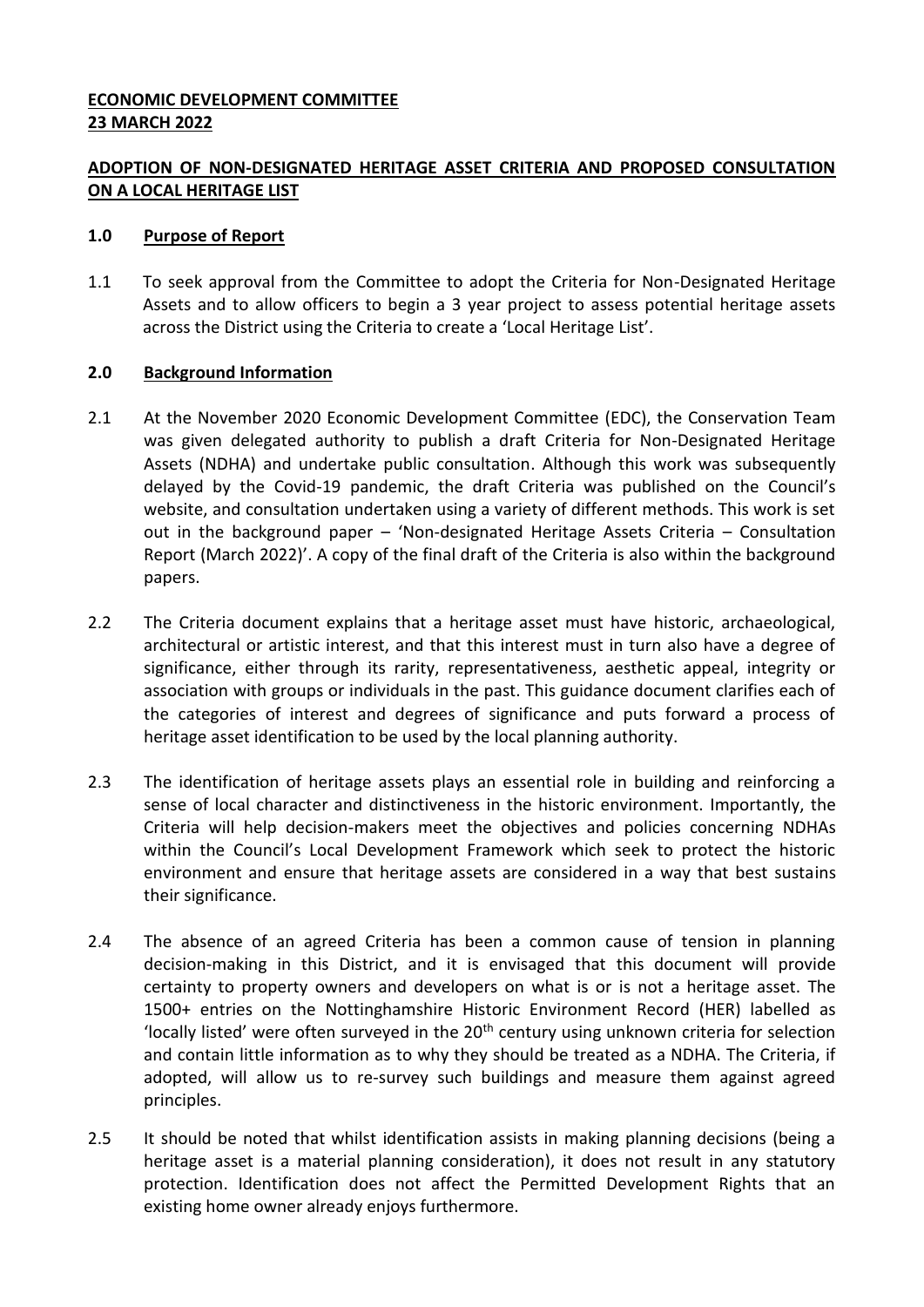- 2.6 The Criteria is consistent with Government policy and associated guidance from Historic England.
- 2.7 The publication of a Criteria document will provide clarity on the types of asset that can be found in Newark & Sherwood District and what it is about them that is significant, helping to ensure that strategic local planning properly takes account of the desirability of their conservation. Sometimes it may also help identify overlooked assets of high significance, which may warrant consideration for designation at the national level, too.

#### Creation of a Local Heritage List

- 2.8 It is envisaged that an adopted Criteria will be used to produce a robust Local Heritage List which shall celebrate the breadth of the historic environment in Newark and Sherwood District by encompassing the full range of heritage assets that make up the historic environment and ensure the proper validation and recording of local heritage assets. The Criteria will provide a consistent and accountable way of identifying local heritage assets, to the benefit of owners and developers who need to understand local development opportunities and constraints. Local Heritage Lists thus complement national designations in building a sense of place and history for localities and communities. Local heritage listing is intended to highlight heritage assets which are of local heritage interest in order to ensure that they are given due consideration when change is being proposed.
- 2.9 The process of preparing a local heritage list not only allows communities to identify local heritage that they would like recognised and protected, but it is also an opportunity for local authorities and communities to work in partnership. Creating a local heritage list also helps to improve access to clear, comprehensive and current information about the historic environment at the local level through resources such as the Nottinghamshire Historic Environment Record (HER) which can speed up the planning process.
- 2.10 There is a logical order for setting up and running a Local Heritage List which supports the selection Criteria by providing the processes and procedures against which assets can be nominated and their suitability for addition to the local heritage list assessed. A range of methods can be used to identify heritage assets, though no single method will produce a definitive Local Heritage List. In our case, the key proposal is that the Conservation Team will undertake a three year review of the entire District on a parish by parish basis once the Criteria is adopted (this would run between 2022-25; or longer as needed). The methodology for the survey work allows us to discount buildings within conservation areas since they already enjoy protection, and in any case will be surveyed as part of the conservation area review process (although this does not preclude local groups from doing their own surveys in such areas if they so wish). In addition, of the 1500+ entries currently on the HER labelled as being NDHA, we anticipate that a significant number will not meet the Criteria.
- 2.11 There are other ways in which buildings/features can be identified:
	- Via planning application. In this scenario, the Conservation Team will produce a report explaining how the potential asset meets the Criteria. The applicant will also be able to scrutinise the assessment via their own Heritage Impact Assessment. It is anticipated that this will be tested through the planning appeal process;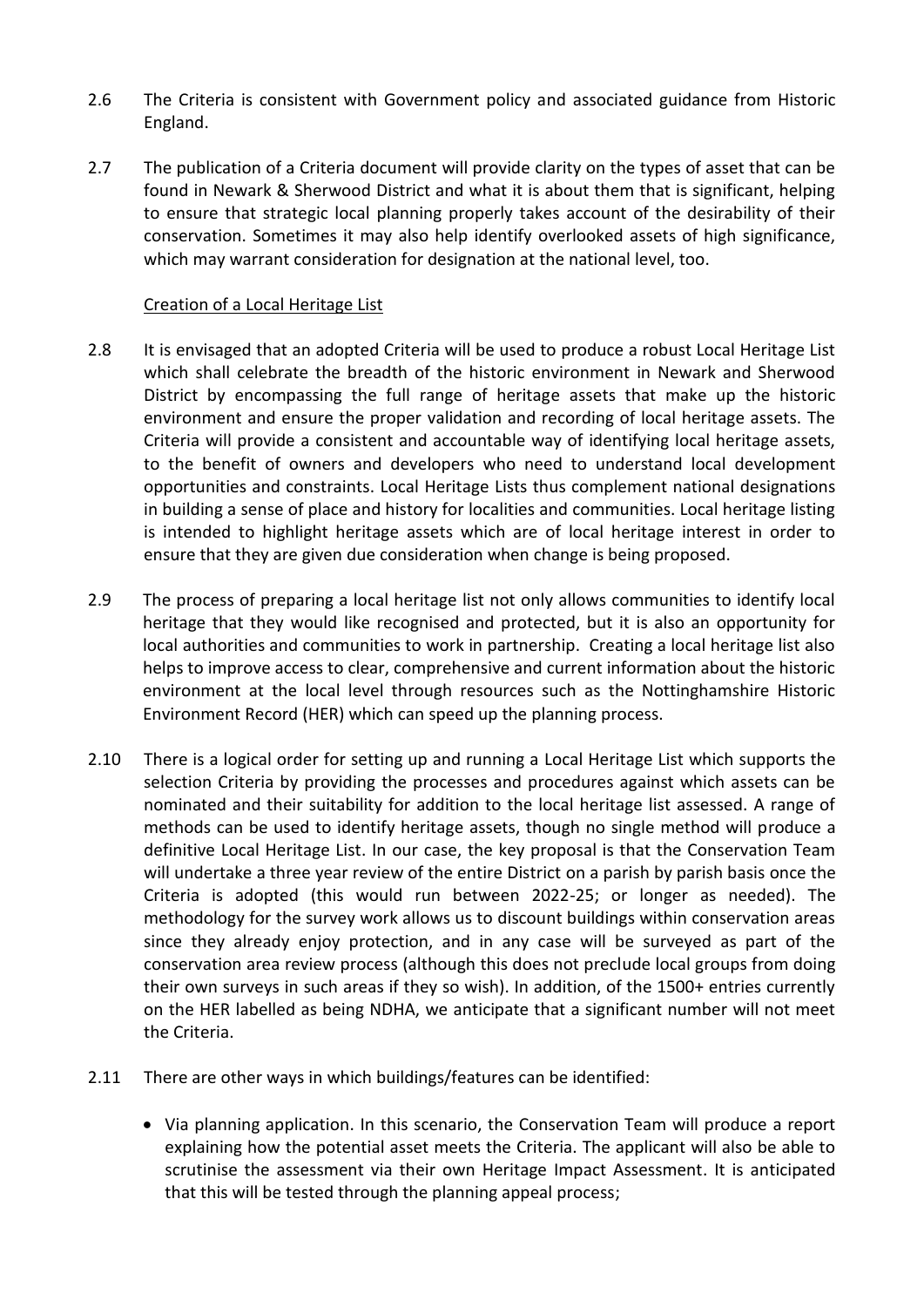- Via Neighbourhood Plan/community-led surveys (e.g. Parish Councils, Civic Society, local history groups etc);
- Via the proforma in the Criteria (this will be available at all times, and will enable stakeholders to challenge identification).
- 2.12 The Criteria is intended to give a robust framework in which to consider suitability for identification. It does not follow that every nomination will result in automatic identification. A rigorous assessment of each nomination is required with an individual report explaining why it does or does not meet the Criteria. Where practicable to do so, this will be shared for comment with the owner in the same way that Historic England share draft list entries with owners prior to designation. The Conservation Team will take into account the views of owners where they relate to the architectural and historic significance of the heritage asset. Unless requested by the owner, however, this will not be necessary for assessments in which the threshold of identification has not been met in the opinion of the Conservation Team.
- 2.13 The subsequent 'Local Heritage List' will be submitted to Members at the end of the three year Review. Any objections to inclusion will be shared with Members. Challenge to inclusion can also be made using the proforma at the back of the Criteria document at any time, or otherwise engaging the Conservation Team. This process will be encouraged and seen as an iterative process. We recognise that local knowledge is very important and should be taken into account.
- 2.14 Over time, it is anticipated that the Local Heritage List will be updated and approved by Members, perhaps on an annual basis. Importantly, the reports underpinning identification will be available to the public.

# **3.0 Proposals**

- 3.1 That Members approve the NDHA Criteria document for publication.
- 3.2 Delegated authority is sought to undertake a comprehensive survey of the District 2022- 2025 using the Criteria to create a Local Heritage List.

#### **4.0 Equalities Implications**

- 4.1 There are no specific equalities implications for the District Council when identifying nondesignated heritage assets. However, appropriate consideration has been given to consultation strategies and access to documents in accordance with public expectations for consultation as set out in the Statement of Community Involvement. The creation of a Local Heritage List will need to ensure that there is equality of opportunity and that no individuals or groups are disadvantaged or discriminated against because of race, sex, disability, religion or belief, sexual orientation, gender reassignment, maternity and pregnancy, marriage or civil partnership, age, or social inequality.
- 4.2 The publication of a Criteria document will provide clarity on the types of asset that can be found in Newark & Sherwood District and what it is about them that is significant, helping to ensure that strategic local planning properly takes account of the desirability of their conservation. Sometimes it may also help identify overlooked assets of high significance, which may warrant consideration for designation at the national level, too. The process of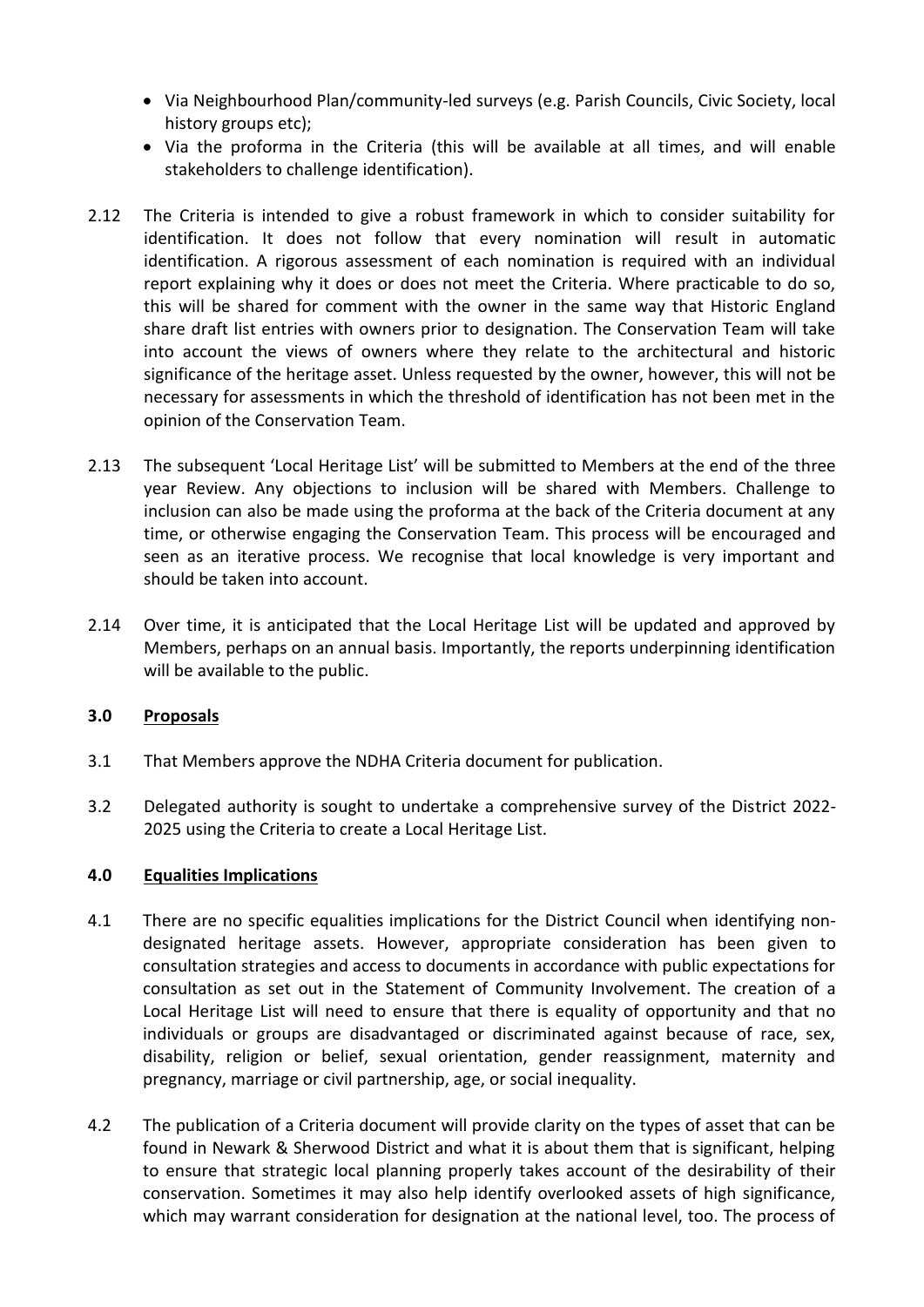preparing a Local Heritage List not only allows communities to identify local heritage that they would like recognised and protected, but it is also an opportunity for local authorities and communities to work in partnership. Creating a Local Heritage List also helps to improve access to clear, comprehensive and current information about the historic environment at the local level through resources such as the Nottinghamshire HER which can speed up the planning process.

# **5.0 Digital Implications**

5.1 There are no direct implications for ICT. However, the production of spatial mapping is an essential element of the creation of a Local Heritage List. It is anticipated that GIS support within the Planning Team will be able to manage this workload.

## **6.0 Financial Implications FIN21-22/2301**

6.1 This report has no direct financial implications. The proposals are not expected to impact the number of planning applications received by the Council, and sufficient employee resource is budgeted for in 2022/23 to deliver the proposals.

## **7.0 Community Plan – Alignment to Objectives**

7.1 The community engagement on the Local Heritage List accords with the desire to increase participation with the Council and within local communities. It will also align with the objective that seeks to ensure the district continues to be a place where people choose to live, work, invest and spend their recreational time. The positive management of the historic environment will contribute to our well-being and sense of place.

# **8.0 Comments of Director**

- 8.1 The National Planning Policy Framework (NPPF) advises local planning authorities to set out 'a positive strategy for the conservation and enjoyment of the historic environment' in their Local Plan. Emphasis is placed on 'sustaining and enhancing the significance of heritage assets' and recognising that heritage assets are an 'irreplaceable resource' and should be conserved 'in a manner appropriate to their significance'. The definition of heritage assets in Annex 2 of the NPPF includes local heritage listing. In accordance with paragraph 203 of the NPPF, non-designated heritage assets are material in planning decisions.
- 8.2 The Council's policy on non-designated heritage assets is set out in Core Policy 14 of the Newark & Sherwood Amended Core Strategy. This policy seeks to protect the historic environment and ensure that heritage assets are managed in a way that best sustains their significance. The adoption of the Criteria will assist in making robust planning decisions affecting the historic environment. The formulation of a Local Heritage List will contribute to our knowledge, sense of place and will promote pride within the community.

#### **9.0 RECOMMENDATION**

**That the Committee approves the adoption of the Non-Designated Heritage Asset Criteria and allows the Conservation Team to produce a Draft Local Heritage List.**